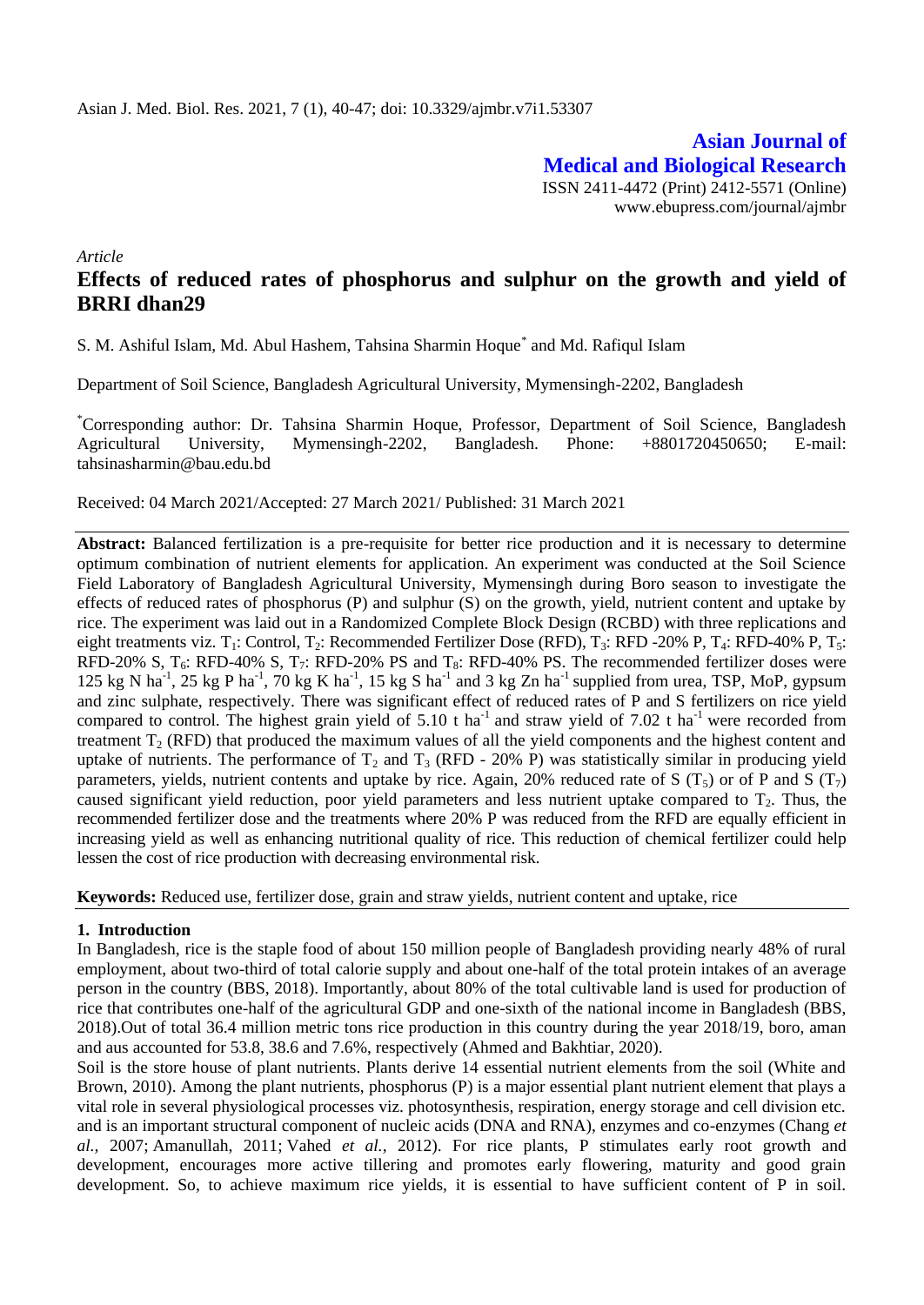Phosphorus fertilizer is one of the key inputs for increasing crop yield and nutrient concentration of rice (Dastan *et al.,* 2012). However, P accumulation in cultivated soils is a concern for non-point environmental pollution and for efficiency of P resources as a result of excessive P inputs (Li *et al.,* 2010). Phosphorus accumulation in the soil due to excessive P applications can cause a risk of P loss and contribute to eutrophication of surface waters (Xi *et al.*, 2016). The application of P fertilizer either in excess or less than optimum rate affects both yield and quality of crops to a remarkable extent. Again, sulphur (S) is another essential macronutrient for plants which plays a vital role in metabolic reactions including protein and oil synthesis, formation of chlorophyll and activation of enzymes (Singh *et al.,* 2012). Increasing S levels in rice improves leaf area index, tiller number, dry matter production, harvest index and sulphur content and uptake in rice (Chandel *et al.,* 2003; Ram *et al.,* 2014). In recent years, S deficiency has been receiving much attention as a major limiting factor for wetland rice and so, in fertilizer schedule, it is commonly included (Islam *et al.,* 2009). Sulphur deficiency affects not only the growth and yield of rice by reducing leaf and tiller number, plant height, panicle length and dry weight but also the protein quality through its effect on the synthesis of certain amino acids such as cysteine and methionine. The use of almost S free fertilizer such as urea and triple super phosphate (TSP) may be an important reason for widespread occurrence of S deficiency problem. So, to get high grain yield and to attain maximum profitability, the appropriate fertilizer input in rice is necessary (Khuang *et al.,* 2008).

Large scale use of chemical fertilizers has created a potential health hazard, reduced microbial population and earthworm activities, affecting soil health and reduced utility of water bodies for men, animals and fishes (Bhuiyan and Karim, 1999; Savci, 2012; Chandini *et al.,* 2019). Global environmental pollution can be lessened to some extent by application of reduced rates of chemical fertilizers. Moreover, chemical fertilizers are likely to be even more costly in near future. The actual recommended rates of P and S fertilizer not only maintain soil fertility for sustainable agriculture but also save part of the cost of crop production. Considering these points, the present study was undertaken to investigate the effects of reduced rates of P and S fertilizers on the growth, yield, nutrient content and uptake by rice for sustainable and profitable food production in Bangladesh.

# **2. Materials and Methods**

# **2.1. Experimental site and soil**

The experiment was carried out at the Soil Science Field Laboratory of Bangladesh Agricultural University, Mymensingh during rabi season. The experimental site belongs to Sonatala series under the AEZ-9 (Old Brahmaputra Floodplain) and the soil was silt loam in texture having pH 6.2, organic matter content 1.18%, total N 0.09%, available P 17.6 ppm, available K 24.9 meq/100 g soil and available S 13.76 ppm.

# **2.2. Treatments and experimental design**

The experiment was laid out in a Randomized Complete Block Design (RCBD) with eight treatments having three replications. The treatments were  $T_1$  (control),  $T_2$  (RFD),  $T_3$  (RFD – 20% P),  $T_4$  (RFD – 40% P),  $T_5$  (RFD  $-20\%$  S), T<sub>6</sub> (RFD – 40% S), T<sub>7</sub> (RFD – 20% PS), and T<sub>8</sub> (RFD – 40% PS). Each replication was represented by a block and each block was divided into eight unit plots for the selected treatment. The treatments were randomly distributed to unit plots in each block. There were 24 unit plots and the size of unit plot was  $4 \text{ m} \times 2.5$ m. The spacing between blocks was 1m and between plots was 0.5 m.

# **2.3. Land preparation and seedling transplanting**

The land was made saturated with irrigation water and prepared by successive ploughing, cross ploughing and laddering. All kinds of weeds, stubbles and crop residues were removed from the field before final ploughing and leveling. BRRI dhan29, a high yielding variety of rice was used as a test crop in this experiment. Forty day old seedlings were transplanted in the experimental plots by maintaining a distance of 20 cm from row to row and 20 cm from plant to plant. Three seedlings were used in each hill.

# **2.4. Fertilizer application**

The doses of N, P, K, S and Zn were 180, 24, 76, 12 and 1.5 kg ha<sup>-1</sup>, respectively following the Fertilizer Recommendation Guide (FRG, 2018) in the form of urea, triple super phosphate (TSP), muriate of potash (MoP), gypsum and zinc oxide, respectively. All the fertilizers except urea were applied as basal during final land preparation as per treatments. Urea was applied in three equal splits as top dressing. The first installment was applied at 15 days after transplanting (DAT) i.e. at seedling establishment stage, second installment at 30 DAT i.e. at maximum tillering stage and third installment at 50 DAT i.e. panicle initiation stage of rice.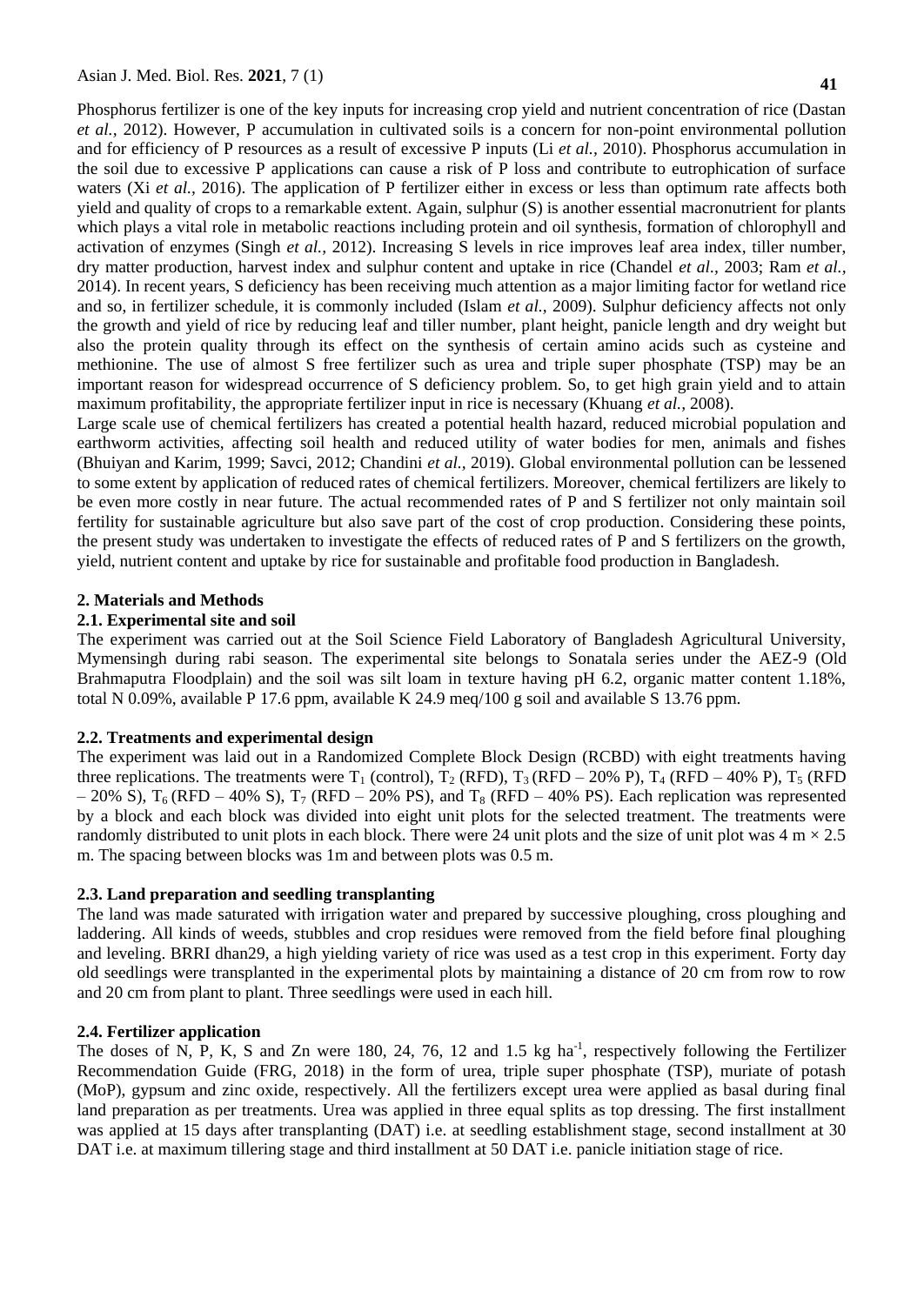#### **2.5. Intercultural operations**

Some intercultural practices such as irrigation, weeding, drainage, pest control etc. were performed as and when necessary to ensure and maintain the normal growth of the crop.

#### **2.6. Harvesting**

The test crop was harvested at full maturity. The grain yield was obtained on 14% moisture basis while the straw yield was recorded on sundry basis. Five hills were randomly selected from each plot of the block and data on growth and yield parameters including plant height, number of effective tillers per hill<sup>-1</sup>, panicle length, number of filled grains panicle<sup>-1</sup> and 1000-grain weight were recorded.

#### **2.7. Preparation and analysis of plant samples**

The representative grain and straw samples were dried in an oven at 65<sup>o</sup>C for about 48 hours and then ground by a grinding machine. The ground samples were passed through a 20-mesh sieve, stored in paper bags and finally kept in desiccators for chemical analysis. The contents of N, P, K and S in plant samples were determined following semi-micro Kjeldahl method (Bremner and Mulvaney, 1982), modified Olsen method (Olsen *et al.,* 1954), NH<sub>4</sub>OAc extraction method (Knudsen *et al.*, 1982), and CaCl<sub>2</sub> extraction method (Williams and Steinbergs, 1959), respectively. The nutrient uptakes were calculated from the yield (kg ha<sup>-1</sup>) and nutrient content (%) data.

#### **2.8. Collection, preparation and analysis of initial soil samples**

The initial soil samples were collected at a depth of 0-15 cm from the surface by means of auger from each plot of the blocks. After removing weeds, plant roots, stubbles, stones, etc., the collected soil samples were air-dried at room temperature, mixed thoroughly, crushed, sieved through a 20-mesh sieve and preserved in clean plastic bags for subsequent chemical and mechanical analyses. Particle size analysis of soil was performed by hydrometer method (Black, 1965) and the textural classes were determined by plotting of the values for % sand, % silt and % clay to the Marshall's Triangular Coordinate following the USDA system. Soil pH (1:2.5 soilwater) was measured by glass electrode pH meter method (Jackson, 1973) and organic matterwas determined by Walkley and Black method (Walkley and Black, 1934). Total N was measured by Semi-micro Kjeldahl method (Bremner and Mulvaney, 1982), available P by Olsen method (Olsen *et al.*, 1954), available K by flamephotometer after extraction with 1N NH4OAc at pH 7.0 (Knudsen *et al.*, 1982), available S by extracting soil samples with  $CaCl<sub>2</sub>$  solution (0.15%) and by measuring turbidity by spectrophotometer (Williams and Steinbergs, 1959) method.

#### **2.9. Statistical analysis**

The collected data on various parameters were statistically analyzed using the MSTAT–computer package program (Russell, 1986) in order to get the level of significance and the differences among treatment means were adjudged by Duncan's New Multiple Range Test (DMRT) at 5% level of probability (Gomez and Gomez, 1984).

### **3. Results and Discussion**

# **3.1. Effect of different treatments on the yield components of rice (BRRI dhan29)**

Yield contributing characters such as plant height, panicle length, number of effective tiller hill<sup>-1</sup> and number of filled grains panicle<sup>-1</sup> of BRRI dhan29 were significantly affected by different treatments under study while weight of 1000-grain remained statistically unaffected (Table 1). The tallest plant of 82.84 cm, maximum number of effective tillers hill<sup>-1</sup> of 13.20, highest panicle length of 24.84 cm, maximum number of filled grains panicle<sup>-1</sup>of 153 and highest weight of 1000-grain of 22.21 g were found in  $T_2$  (100% RFD) which were statistically identical to those observed in  $T_3$  (RFD – 20% P). The treatment  $T_3$  produced the second highest values for plant height (82.23 cm), number of effective tillers hill<sup>-1</sup> (13.09), panicle length (24.26 cm), number of filled grains panicle<sup>-1</sup> (92.33) and 1000-grain weight (22.21 g). On the other hand, the shortest plant of 64.17 cm, minimum number of effective tillers hill<sup>-1</sup> of 9.17, lowest panicle length of 20.32 cm, minimum number of filled grains panicle<sup>-1</sup> of 78 and lowest weight of 1000-grain of 20.05 g were found in  $T_1$  (control). The positive responses of P and S application on the growth and yield parameters of rice were also reported by Massawe and Mrema (2017), Islam *et al.* (2016) and Sharma *et al.* (2009). The results showed that use of recommended doses of chemical fertilizers was more efficient in improving yield parameters of rice. However, 20% reduced rate of P performed more or less similar with recommended doses. Our results are partially or fully accorded to the findings of Hasan *et al.* (2008) and Baki *et al.* (2015) who reported statistically similar yield parameters from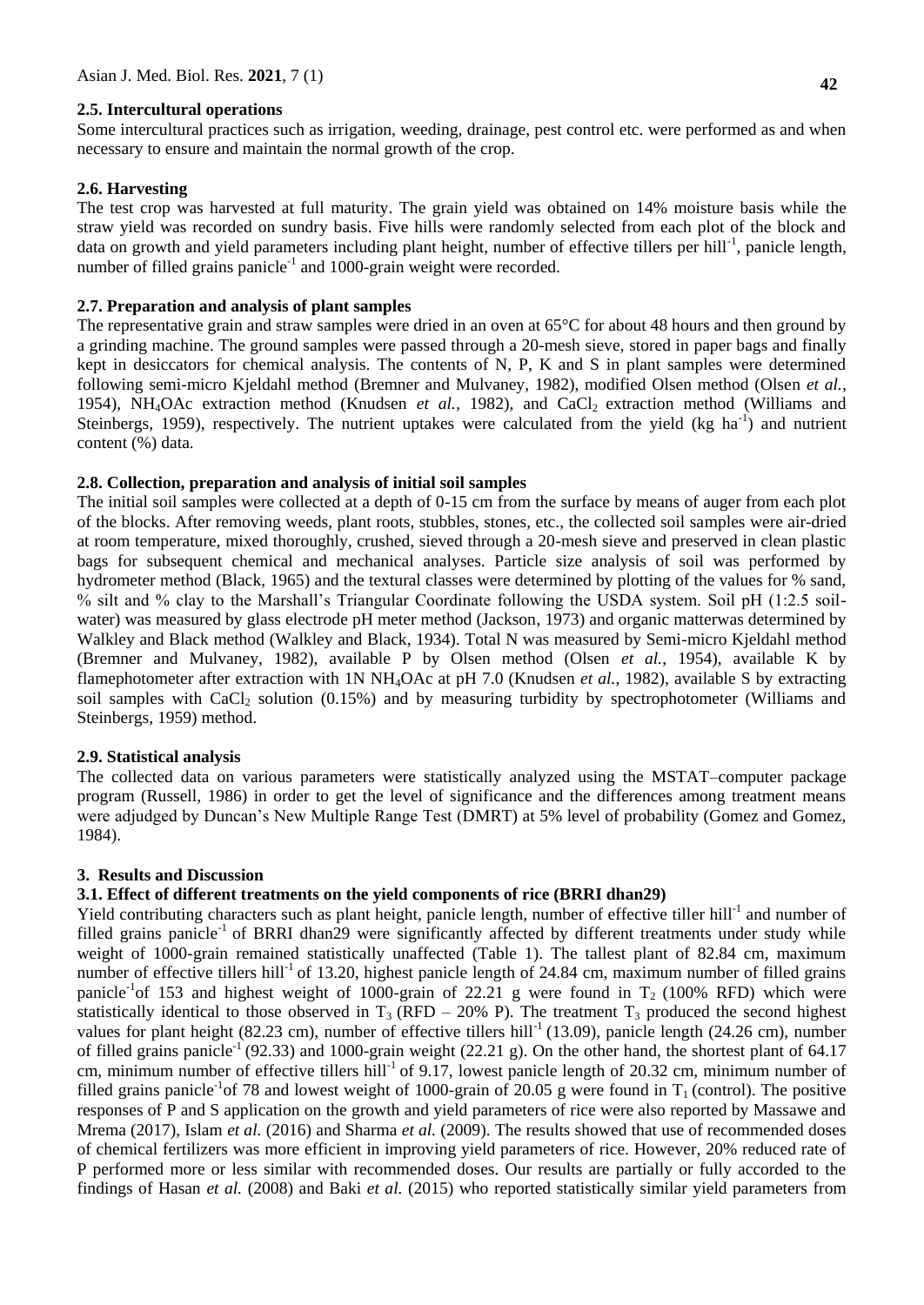recommended fertilizers and from 20% reduction of N, P or K from recommended doses. The significance of P and S on improving growth and yield parameters of rice was demonstrated by several researchers (Ali *et al.,* 2004; Yosef *et al.,* 2013; Uddin *et al.,* 2014).

#### **3.2. Effect of different treatments on the yield of rice**

Reduced rates of P and S fertilizers exerted significant effects on grain yield and straw yield of BRRI dhan29 (Table 2). The highest grain yield of 5.10 t ha<sup>-1</sup> and straw yield of 7.02 t ha<sup>-1</sup>were recorded in T<sub>2</sub> (100% RFD) and the lowest grain yield of 3.40 t ha<sup>-1</sup> and straw yield of 4.30 t ha<sup>-1</sup> were found in  $T_1$  (control). The treatment  $T_3$  (RFD – 20% P) showed statistically similar behavior with  $T_2$  and it produced the second highest grain yield of 5.02 t ha<sup>-1</sup> and straw yield of 6.97 t ha<sup>-1</sup>. The percent increase in rice yield over control ranged from 25.29 to 50 for grain and 44.88to 63.26 for straw where  $T_2$  gave the highest yield increase over control. In case of both grain yield and straw yield, the treatments may be ranked in the order  $T_2 > T_3 > T_5 > T_7 > T_6 > T_4 > T_8 > T_1$ . The results of the present study are also in agreement with the findings of many researchers. The present findings are in partial agreement with those of Hasan *et al.* (2008) and Baki *et al.* (2015) where recommended fertilizers were applied but these yields did not vary significantly with the yields observed in the treatments with the reduction of P or K or S at the rate of 20% from the recommended doses. Sharma *et al.* (2009) reported that the grain yield of rice increased significantly when the rate of P application was increased from 0 to 35 kg P ha<sup>-1</sup> either as DAP or MRP. Islam *et al.* (2016) and Kalala *et al.* (2016) revealed that the application of higher dose of S exerted pronounced effect in producing higher grain and straw yields of rice.

#### **3.3. Effect of different treatments on P content and uptake in grain and straw of rice**

Phosphorus content in grain and straw of BRRI dhan29 was significantly influenced by the different treatments (Table 3). In case of grain, the highest P content (0.29%) was found in treatments  $T_2$  (100% RFD),  $T_3$  (RFD -20% P) and T<sub>5</sub> (RFD -20% S) which were statistically identical to treatment  $T_7$  (RFD -20% PS) that recorded 0.28% P. In case of straw, the maximum P content (0.17%) was observed in  $T_2$  which was not statistically different from those found in  $T_3$ ,  $T_5$  and  $T_7$  treatments. The lowest contents of P in grain (0.22%) and straw  $(0.75\%)$  were noted in T<sub>1</sub> where no fertilizer was applied. Phosphorus uptake in rice was also significantly affected by various treatments under study (Table 3). The maximum uptake of P in grain (13.60 kg ha<sup>-1</sup>), straw (10.83 kg ha<sup>-1</sup>) and total (24.43 kg ha<sup>-1</sup>) were also recorded in  $T_2$  which was identical to those observed in  $T_3$ . Treatment T<sub>3</sub> produced the second highest uptake of P in grain (12.99 kg ha<sup>-1</sup>), straw (10.28 kg ha<sup>-1</sup>) and total  $(23.27 \text{ kg ha}^{-1})$ . On the other hand, the control treatment recorded the lowest uptake of P in grain  $(6.91 \text{ kg ha}^{-1})$ , straw (5.03 kg ha<sup>-1</sup>) and total (11.94 kg ha<sup>-1</sup>). The reduction of recommended doses of fertilizers by 20% did not significantly reduce P content and uptake in rice which was demonstrated by Baki *et al.* (2015) and Hasan *et al.* (2008). Phosphorus rates and application timings significantly affect phosphorus uptake in rice (Sanusan *et al.,* 2009). The favorable effect of higher availability of P in soil and different levels of P applied ondry matter production and content ultimately reflectinsignificant increase in P uptake by rice (Archana *et al.,* 2017).

#### **3.4. Effect of different treatments on S content and uptake in grain and straw of rice**

Reduced use of P and S fertilizers had no significant effect on S content in rice but exerted significant influence on S uptake by rice grain, straw and in total (grain + straw) (Table 4). The maximum S content in grain  $(0.14\%)$ was recorded in  $T_2$ ,  $T_3$  and  $T_5$  treatments whereas the highest S content in straw (0.12%) was noted in  $T_2$  and  $T_5$ treatments. The minimum S contents in grain  $(0.12%)$  and straw  $(0.10%)$  were recorded in control  $(T_1)$ . On the other hand, S uptake in grain, straw and total varied from 3.64 to 661.25, 112.88 to 555.59 and 336.15 to 1116.84 kg ha<sup>-1</sup>, respectively. On the other hand, the values for grain S uptake, straw S uptake and total S uptake ranged from 3.10 to 6.48, 3.86 to 7.36 and 7.50 to 13.93 kg ha<sup>-1</sup>, respectively. For S uptake (grain, straw and total), the highest values were obtained from  $T_2$  (100% RFD) which were identical to those found in  $T_3$  (RFD -20% P). The lowest values of S uptakes (grain, straw and total) were observed in control  $(T_1)$ . Similar with our findings, Baki *et al.* (2015) and Hasan *et al.* (2008) showed no significant reduction in S content and uptake in rice with 20% reduction of recommended fertilizer doses. Chandel *et al.* (2003) and Islam *et al.* (2016) showed that S content in rice grain and straw was significantly increased by the application of higher rates of S.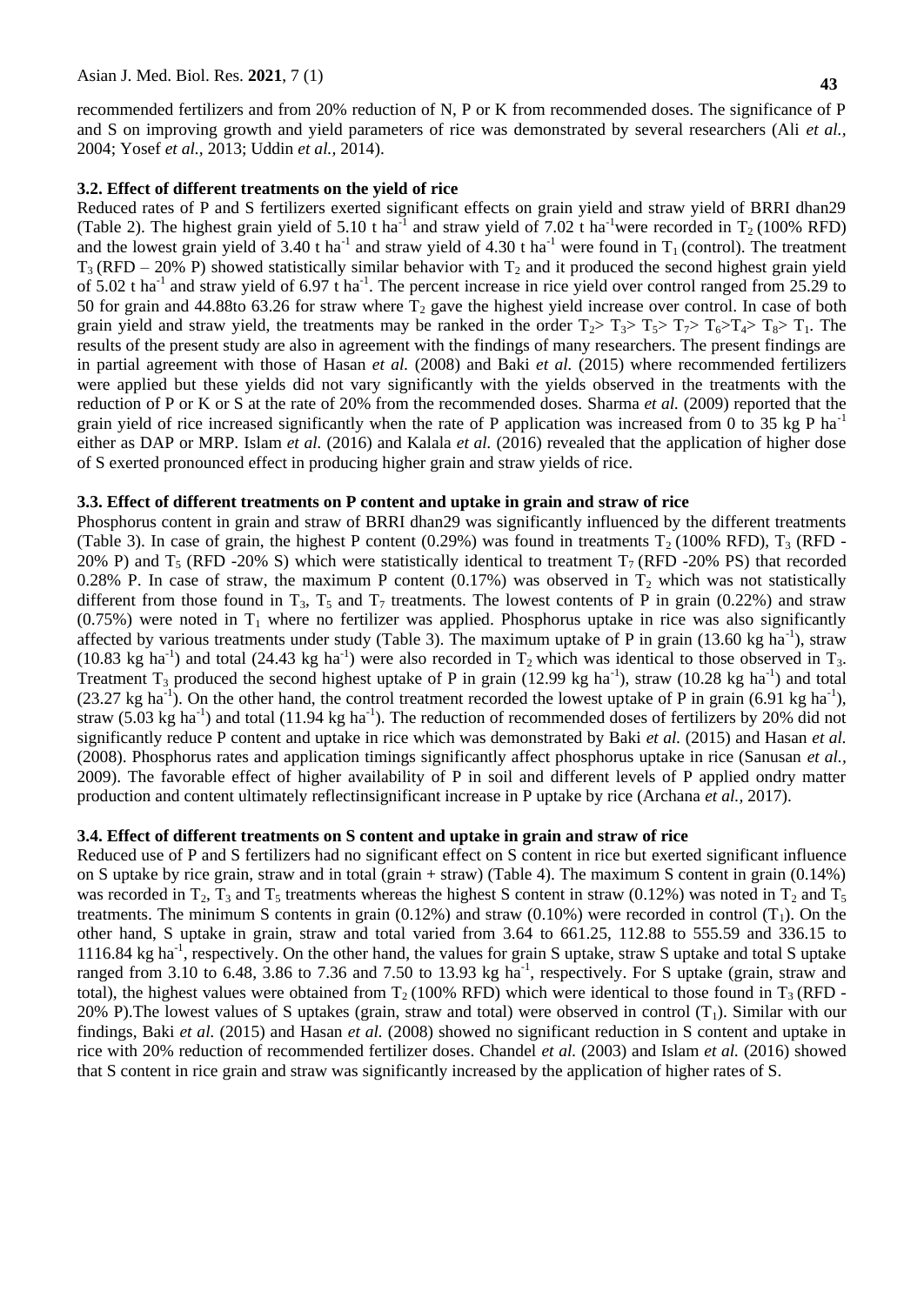| <b>Treatments</b>        | <b>Plant</b><br>height $(cm)$ | <b>Number of effective</b><br>tillers hill <sup>-1</sup> | Panicle length | Number of filled<br>grains panicle <sup>-1</sup> | 1000-grain weight |
|--------------------------|-------------------------------|----------------------------------------------------------|----------------|--------------------------------------------------|-------------------|
|                          |                               |                                                          | (cm)           |                                                  | (g)               |
| $T_1$                    | 64.17f                        | 9.17c                                                    | 20.32e         | 78.00f                                           | 20.05             |
| $T_2$                    | 82.84a                        | 13.20a                                                   | 24.84a         | 92.33a                                           | 22.21             |
| $T_3$                    | 82.23ab                       | 13.09a                                                   | 24.26ab        | 91.67ab                                          | 22.09             |
| T <sub>4</sub>           | 77.68c                        | 11.30b                                                   | 23.82b         | 90.00 <sub>b</sub>                               | 20.79             |
| $T_5$                    | 80.15b                        | 11.08b                                                   | 24.19ab        | 90.33b                                           | 21.30             |
| $T_6$                    | 79.61b                        | 10.62 <sub>bc</sub>                                      | 23.80b         | 88.33c                                           | 20.77             |
| $T_7$                    | 74.53d                        | 11.19b                                                   | 22.98c         | 86.00d                                           | 20.65             |
| $T_8$                    | 73.12de                       | 10.30bc                                                  | 21.66d         | 82.00e                                           | 20.53             |
| $CV\%$                   | 2.03                          | 1.04                                                     | 2.41           | 3.77                                             | 1.02              |
| $SE(\pm)$                | 1.68                          | 0.31                                                     | 0.45           | 1.73                                             | 0.22              |
| Level of<br>significance | $***$                         | $***$                                                    | $***$          | $***$                                            | <b>NS</b>         |

**Table 1. Effect of reduced rates of P and S on the yield components of rice.**

Figures in a column having common letters do not differ significantly at 1% level of significance. CV  $(\%)$  = Coefficient of variation;  $SE(\pm) = Standard$  error of means; \*\* = Significant at 1% level of probability.

| <b>Treatments</b>     | Grain yield             | Increase over   | <b>Straw yield</b>      | <b>Increase over control</b> |
|-----------------------|-------------------------|-----------------|-------------------------|------------------------------|
|                       | $(t \, \text{ha}^{-1})$ | control $(\% )$ | $(t \, \text{ha}^{-1})$ | (%)                          |
| $T_1$                 | 3.40g                   |                 | 4.30f                   |                              |
| $\rm T_2$             | 5.10a                   | 50              | 7.02a                   | 63.26                        |
| $T_3$                 | 5.02ab                  | 47.65           | 6.97ab                  | 62.09                        |
| T <sub>4</sub>        | 4.48e                   | 31.76           | 6.29e                   | 46.28                        |
| $T_5$                 | 4.93 <sub>b</sub>       | 45              | 6.86b                   | 59.53                        |
| $T_6$                 | 4.65cd                  | 36.76           | 6.33de                  | 47.21                        |
| $T_7$                 | 4.78c                   | 40.59           | 6.47cd                  | 50.57                        |
| $\rm T_8$             | 4.26f                   | 25.29           | 6.23e                   | 44.88                        |
| $CV\%$                | 2.97                    |                 | 2.81                    |                              |
| $SE(\pm)$             | 0.74                    |                 | 0.93                    |                              |
| Level of significance | $***$                   |                 | $**$                    |                              |

**Table 2. Effect of reduced rates of P and S on the grain and straw yield of rice.**

Figures in a column having common letters do not differ significantly at 1% level of significance. CV  $(\%)$  = Coefficient of variation;  $SE(\pm) = Standard$  error of means; \*\* = Significant at 1% level of probability.

|  |  | Table 3. Effect of reduced rates of P and S on P content and uptake by rice. |
|--|--|------------------------------------------------------------------------------|
|--|--|------------------------------------------------------------------------------|

| <b>Treatments</b>           | P content $(\% )$ |                   | P uptake $(kg ha^{-1})$ |              |              |
|-----------------------------|-------------------|-------------------|-------------------------|--------------|--------------|
|                             | Grain             | <b>Straw</b>      | Grain                   | <b>Straw</b> | <b>Total</b> |
| $T_1$                       | 0.22d             | 0.13c             | 6.91d                   | 5.03d        | 11.94f       |
| $T_2$                       | 0.29a             | 0.17a             | 13.60a                  | 10.83a       | 24.43a       |
| $T_3$                       | 0.29a             | 0.16ab            | 12.99a                  | 10.28a       | 23.27ab      |
| $\rm T_4$                   | 0.25c             | 0.15 <sub>b</sub> | 10.08c                  | 8.36c        | 18.44 de     |
| $T_5$                       | 0.29a             | 0.16ab            | 12.79ab                 | 9.83ab       | 22.62b       |
| $T_6$                       | 0.27 <sub>b</sub> | 0.15 <sub>b</sub> | 11.52b                  | 8.90bc       | 20.42cd      |
| $T_7$                       | 0.28ab            | 0.16ab            | 11.92b                  | 9.45b        | 21.37c       |
| $T_8$                       | 0.25c             | 0.14bc            | 9.70c                   | 8.10c        | 17.80e       |
| $CV\%$                      | 3.21              | 1.07              | 4.91                    | 2.11         | 3.73         |
| $SE(\pm)$                   | 0.16              | 0.11              | 1.49                    | 1.34         | 1.99         |
| of<br>Level<br>significance | $***$             | $***$             | $***$                   | $***$        | $***$        |

Figures in a column having common letters do not differ significantly at 1% level of significance. CV  $(\%)$  = Coefficient of variation;  $SE(\pm) = Standard$  error of means; \*\* = Significant at 1% level of probability.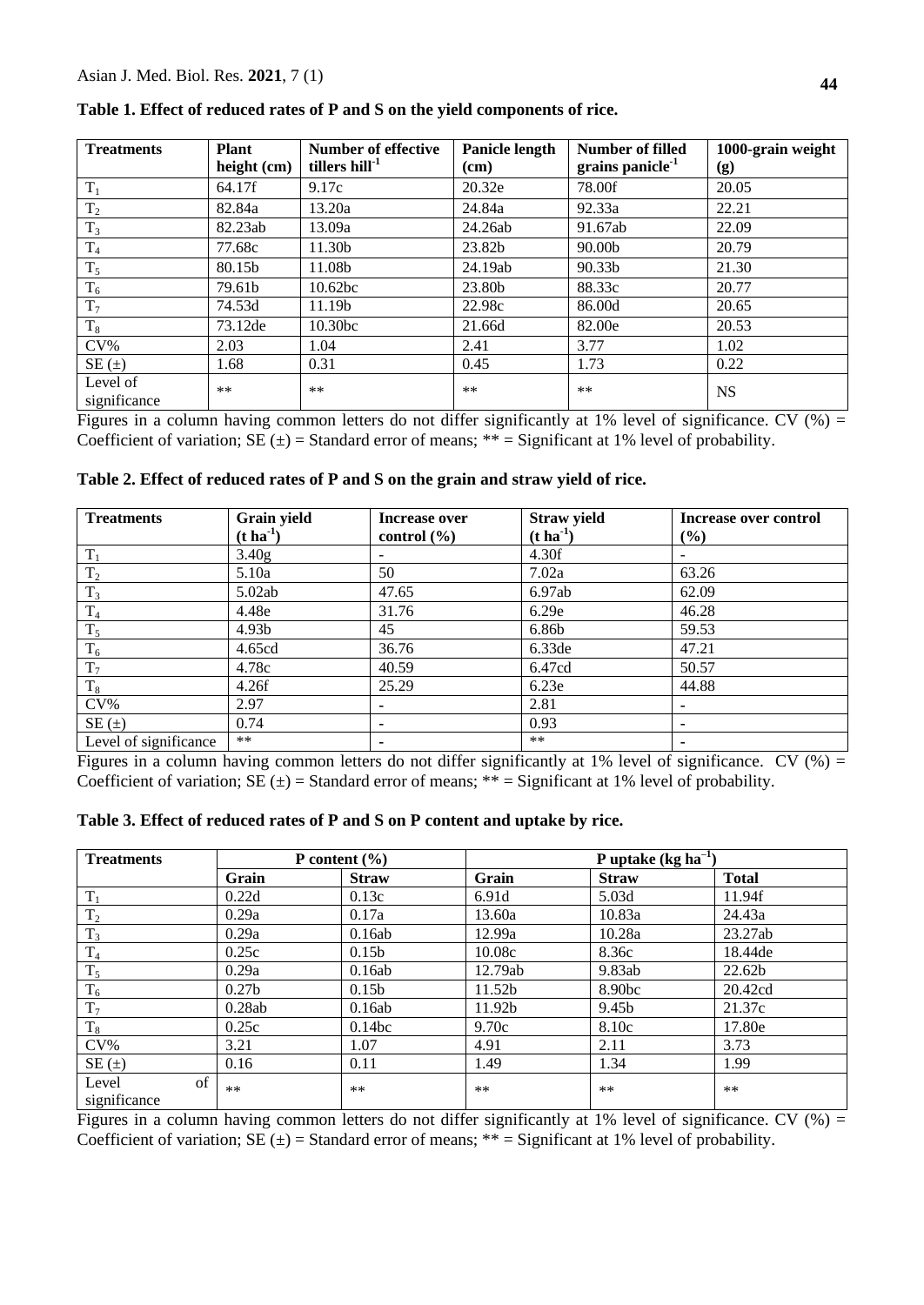| <b>Treatments</b>        | S content $(\% )$ |              |                   | S uptake $(kg ha^{-1})$ |              |  |
|--------------------------|-------------------|--------------|-------------------|-------------------------|--------------|--|
|                          | Grain             | <b>Straw</b> | Grain             | <b>Straw</b>            | <b>Total</b> |  |
| $T_1$                    | 0.12              | 0.10         | 3.64d             | 3.86d                   | 7.50e        |  |
| $T_2$                    | 0.14              | 0.12         | 6.48a             | 7.45a                   | 13.93a       |  |
| $T_3$                    | 0.14              | 0.11         | 6.25a             | 7.12ab                  | 13.37ab      |  |
| $\mathrm{T}_4$           | 0.13              | 0.11         | 5.41c             | 6.22bc                  | 11.62c       |  |
| $T_5$                    | 0.14              | 0.12         | 6.13ab            | 6.97 <sub>b</sub>       | 13.10b       |  |
| $T_6$                    | 0.13              | 0.11         | 5.69bc            | 5.94c                   | 11.64c       |  |
| $T_7$                    | 0.13              | 0.11         | 5.90 <sub>b</sub> | 5.81c                   | 11.71c       |  |
| $\rm T_8$                | 0.13              | 0.10         | 4.95c             | 5.88c                   | 10.82d       |  |
| $CV\%$                   | 1.21              | 1.49         | 3.77              | 2.89                    | 2.04         |  |
| $SE(\pm)$                | 0.08              | 0.07         | 0.96              | 1.06                    | 1.41         |  |
| Level of<br>significance | <b>NS</b>         | NS           | $***$             | $***$                   | $***$        |  |

**Table 4. Effect of reduced rates of P and S on S content and uptake by rice.**

Figures in a column having common letters do not differ significantly at 1% level of significance. CV  $(\%)$  = Coefficient of variation;  $SE(\pm)$  = Standard error of means; NS = Not significant; \*\* = Significant at 1% level of probability.

# **4. Conclusions**

From the present study, it is distinct that the recommended dose of fertilizers provided the highest yield of BRRI dhan29 with better nutrient content and uptake. As the recommended fertilizer doses were calculated based on the soil inherent nutrients and crop demand, it is obvious that application of recommended doses of fertilizers will produce a good yield. However, the results revealed that the recommended fertilizer dose and 20% reduction of P from the recommended doses are equally efficient in producing grain and straw yield as well as improving nutritional quality of rice. On the other hand, 20% reduction of S or both of P and S from the recommended rates were not similarly effective with recommended fertilizer dose as they produced comparatively lower yield, poor yield characters and nutrient uptake in rice. Imbalanced use of chemical fertilizers is costly in terms of nutrient loss from soil mining, decline in food supply and loss of soil fertility. Application of fertilizers at reduced rates would be helpful to promote the eco-friendly environment and reduce the input cost of rice production. However, a thorough investigation with other rice varieties is needed to draw a reasonable conclusion.

#### **Conflict of interest**

None to declare.

#### **References**

- Ahmed A and MM Bakhtiar, 2020. Boro rice procurement in Bangladesh: Implications for policy. International Food Policy Research Institute (IFPRI), Bangladesh Policy Research and Strategy Program, Gulshan, Dhaka.
- Ali MM, MS Mian, A Islam, JA Begum and AKM Ferdous, 2004. Interaction effects of sulphur and phosphorus on wetland rice. Asian J. Plant Sci., 3: 597-601.
- Archana K, TP Reddy, T Anjaiah and B Padmaja, 2017. Effect of dose and time of application of phosphorus on changes in phosphorus uptake pattern and yield of rice grown on P accumulated soil. Agric. Update, 12: 960- 965.
- Baki MZI, MA Hashem and MR Islam, 2015. Effects of reduced rates of fertilizers on N, P, K, S, and Zn contents and uptakes in BRRI dhan29. Int. J. Nat. Soc. Sci., 2: 66-71.
- BBS (Bangladesh Bureau of Statistics), 2018. 45 years Agriculture Statistics of Major Crops (Aus, Amon, Boro, Jute, Potato& Wheat).Bangladesh Bureau of Statistics, Statistics and Informatics Division (SID), Ministry of Planning, Govt. of the Peoples' Republic of Bangladesh, Dhaka. p. 19.
- Bhuiyan SI and ANMR Karim, 1999. Increasing rice production in Bangladesh: Challenges and strategies. Dhaka (Bangladesh): Bangladesh Rice Research Institute and Manila (Philippines): International Rice Research Institute. p. 167.
- Bremner JM and CS Mulvaney, 1982. Nitrogen- total. In: Page AL, RH Miller, DR Keeney, (Eds.), Methods of Soil Analysis- Part 2. American Society of Agronomy, Inc. Publisher, Madison, pp. 595-624.
- Chandel RS, K Singh, AK Singh and PC Sudhakar, 2003. Effect of sulphur nutrition in rice (*Oryza sativa*) and mustard (*Brassica juncea*) grown in sequence. Indian J. Plant Physiol., 8: 155-59.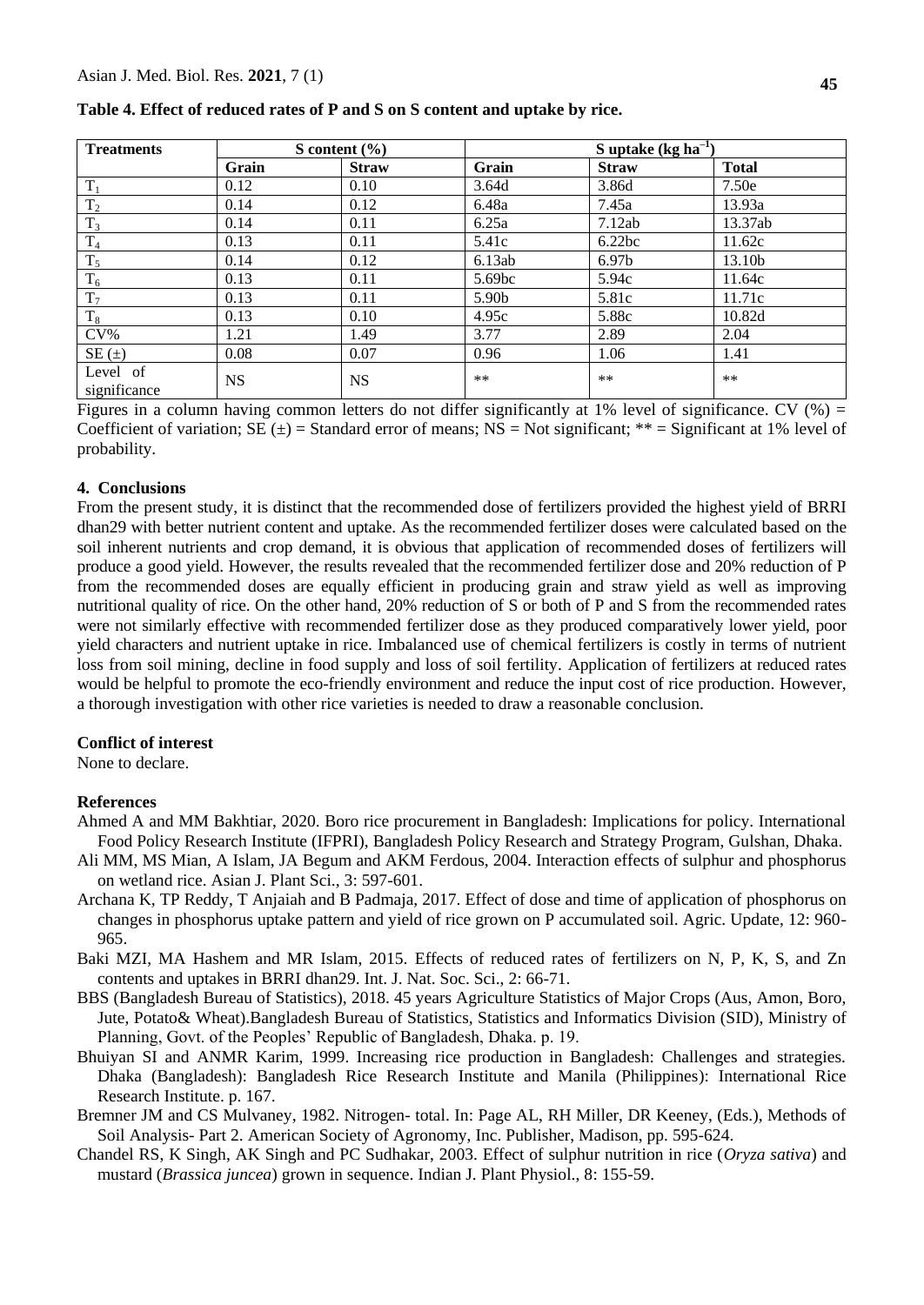- Chandini, R Kumar, R Kumar and O Prakash, 2019. The impact of chemical fertilizers on our environment and ecosystem. Res. Trends Environ. Sci., 5: 69-85.
- Chang EH, SF Zhang, ZQ Wang, XM Wang and JC Yang, 2007. Effect of nitrogen and phosphorus on the amino acids in root exudates and grains of rice during grain filling. Acta Agron. Sin., 33: 1949-1959.
- Dastan S,M Siavoshi, D Zakavi, MA Ghanbaria, R Yadi, DE Ghorbannia, and AR Nasiri, 2012. Application of nitrogen and silicon rates on morphological and chemical lodging related characteristics in rice (*Oryza sativa* L.) north of Iran. J. Agril. Sci., 4: 12-18.
- FRG (Fertilizer Recommendation Guide), 2018. Fertilizer Recommendation Guide -2018. Bangladesh Agricultural Research Council, Farmgate, Dhaka.
- Gomez KA andAA Gomez, 1984. Statistical Procedures for Agricultural Research. John Wiley and Sons., New York.
- Hasan ABMM, MM Rahman and MA Hashem, 2008. Effect of reduced rates of N, P and K on the yield of rice (*Oryza sativa* L.) and its nutrient uptake. Agriculturists, 6: 67-76.
- Islam AKMS, MS Rana, MM Rahman, MJA Mian, MM Rahman, MA Rahman and N Naher, 2016. Growth, yield and nutrient uptake capacity of rice under different sulphur levels. Turk. J. Agric. Food Sci. Technol., 4: 557-565.
- Islam MR, MS Shah and M Jahiruddin, 2009. Effects of different rates and sources of sulphur on the growth and yield of BRRI dhan30. Bangladesh Res. Pub. J., 2: 397-405.
- Jackson, ML, 1973. Soil Chemical Analysis. Prentice Hall of India Pvt. Ltd. New Delhi, India, pp. 69-182.
- Kalala AM, NA Amuri and JMR Semoka, 2016. Sulphur and zinc fertilization effects on growth and yield response of rice. Int. J. Plant Soil Sci., 11: 1-12.
- Khuang TQ, TT Huan and CV Hach, 2008. Study on fertilizer rates for getting maximum grain yield and profitability of rice production. Omonrice, 16: 93-99.
- Knudsen D, GA Peterson and PF Pratt, 1982. Lithium, sodium and potassium. In: Page AL, RH Miller RH, DR Keeney (Eds.), Methods of Soil Analysis - Part 2. American Society of Agronomy, Inc. Publisher, Madison, pp. 225-245.
- Li J, J Gao and Y Ma, 2010. Phosphorus accumation in soil in rice cropping systems with chemical fertilizer application: modeling and validation. World congress of soil science, soil solutions for a changing world, pp. 224- 227.
- Massawe PI and J Mrema, 2017. Effects of different phosphorus fertilizers on rice (*Oryza sativa* L.) yield components and grain yields. Asian J Adv. Agric. Res., 3: 1-13.
- Olsen SR, CU Cole, FS Watanabe and LA Dean, 1954. Estimation of available phosphorus in soil by extraction with sodium bicarbonate. Circular, U.S. Department of Agriculture, p 929.
- Ram A, D Kumar, N Singh and A Anand, 2014. Effect of sulphur on growth, productivity and economics of aerobic rice (*Oryza sativa*). Indian J.Agron., 59: 404-409.
- Russel DF, 1986. MSTAT-C package programme. Crop and Soil Science, Department, Michigan State University, USA.
- Sanusan S, A Polthanee, S Seripong, A Audebert and JC Mouret, 2009. Rates and timing of phosphorus fertilizer on growth and yield of direct-seeded rice in rain-fed conditions. Acta Agric. Scand. Sec. B Soil Plant Sci., 59: 491-499.
- Savci S, 2012. Investigation of effect of chemical fertilizers on environment. APCBEE Procedia, 1: 287-292.
- Sharma SN, R Prasad, YS Shivay, MK Dwivedi, S Kumar S and D Kumar, 2009. Effect of rates and sources of phosphorus on productivity and economics of rice (*Oryza sativa*) as influenced by crop-residue incorporation. Indian J. Agron., 54: 42-46.
- Singh AK, M Bushan, MK Meena and MA Upadhyaya, 2012. Effect of sulphur and zinc on rice performance and nutrient dynamics in plants and soil of Indo Gangetic Plains. J. Agr. Sci., 4: 162-170.
- Uddin MH, KM Rahman, MZ Rahman, Z Alam and MA Salam, 2014. Effect of phosphorus and sulphur on yield of BRRI dhan57. J. Environ. Sci. Nat. Resour., 7: 7-11.
- Vahed HS, P Shahinrokhsar and F Heydarnezhad, 2012. Performance of phoshate solubilizing bacteria for improving growth and yield of rice (*Oryza sativa* L.) in the presence of phosphorus fertilizer. Int. J. Agric. Crop Sci., 4: 1228-1232.
- Walkey AJ and AI Black, 1934. Estimation of organic carbon by chromic acid titration method. J. Soil Sci., 25: 259-260.
- White PJ and PH Brown, 2010. Plant nutrition for sustainable development and global health. Ann. Bot., 105: 1073-1080.